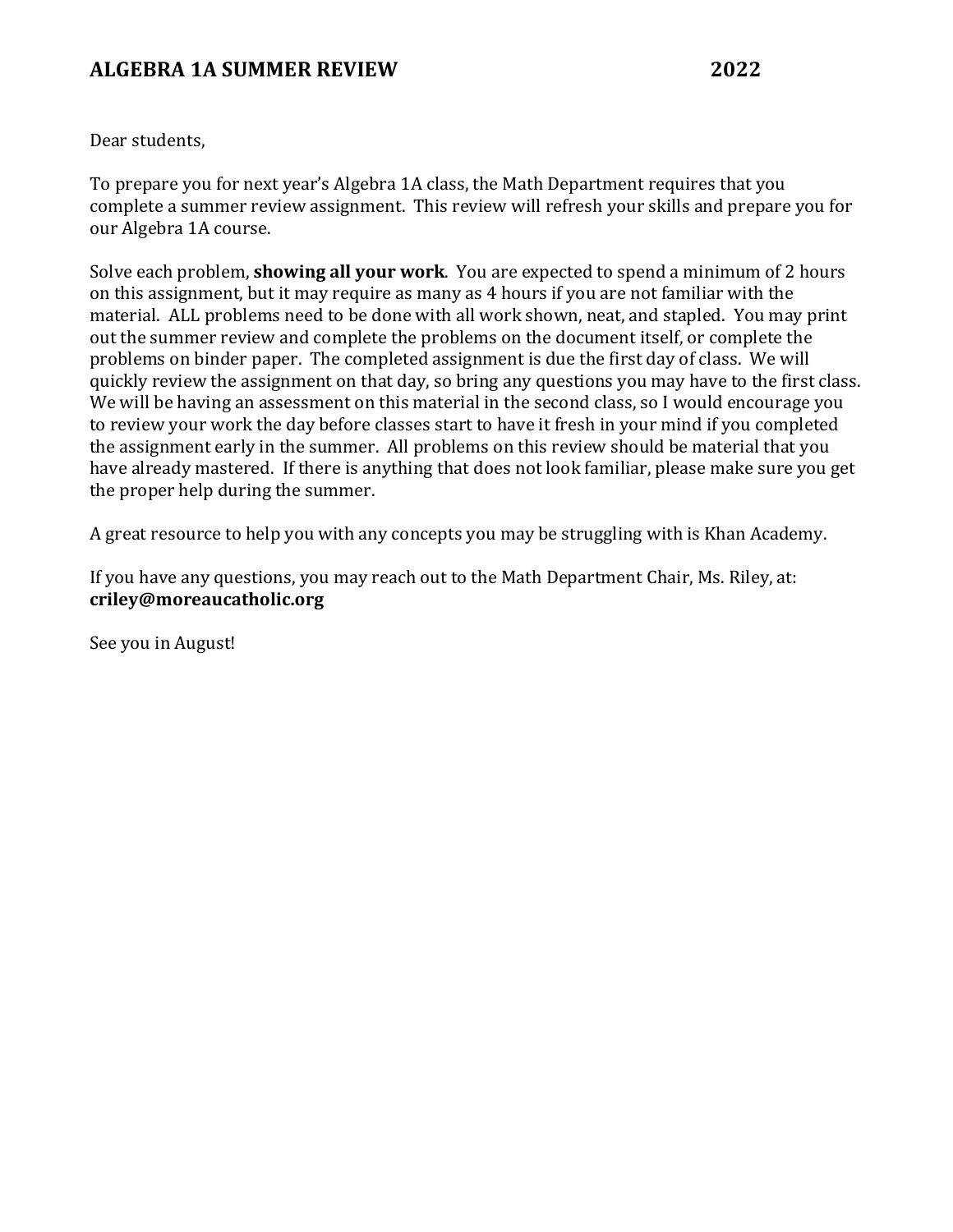#### **ALGEBRA 1A SUMMER REVIEW 2022**

Name: \_\_\_\_\_\_\_\_\_\_\_\_\_\_\_\_\_\_\_\_\_\_\_\_\_\_\_\_\_\_\_\_\_\_\_\_\_\_\_\_\_

#### Follow the directions for each question and box your final answer.

Find the prime factorization of each number by creating a prime factor tree.

 $1) 54$  2) 72 3) 252

Find the greatest common factor of each set of numbers.

4) 12 and 18 6) 25 and 35 6) 36 and 48

7) 40, 80, and 100

Find the least common multiple of each set of numbers.

8) 5 and 15 9) 11 and 44 10) 8 and 9

11) 12 and 18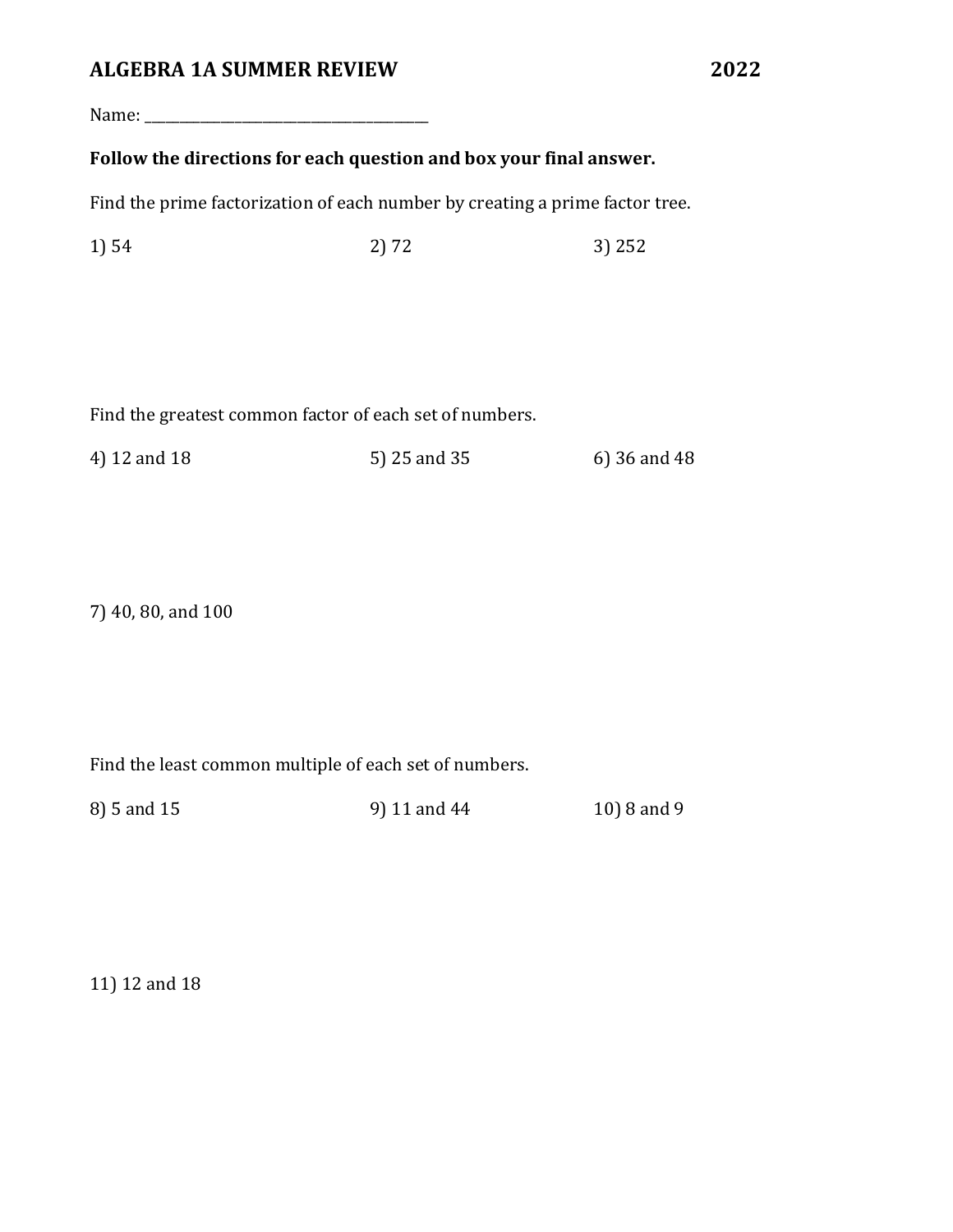# **ALGEBRA 1A SUMMER REVIEW 2022**

Write the fraction in simplest (reduced) form.

$$
\begin{array}{@{}c@{\hspace{1em}}c@{\hspace{1em}}}\n 12 \\
\hline\n 12 \big) \overline{15} \\
\end{array}\n \qquad\n \begin{array}{@{}c@{\hspace{1em}}c@{\hspace{1em}}c@{\hspace{1em}}c@{\hspace{1em}}c@{\hspace{1em}}c@{\hspace{1em}}c@{\hspace{1em}}c@{\hspace{1em}}c@{\hspace{1em}}c@{\hspace{1em}}c@{\hspace{1em}}c@{\hspace{1em}}c@{\hspace{1em}}c@{\hspace{1em}}c@{\hspace{1em}}c@{\hspace{1em}}c@{\hspace{1em}}c@{\hspace{1em}}c@{\hspace{1em}}c@{\hspace{1em}}c@{\hspace{1em}}c@{\hspace{1em}}c@{\hspace{1em}}c@{\hspace{1em}}c@{\hspace{1em}}c@{\hspace{1em}}c@{\hspace{1em}}c@{\hspace{1em}}c@{\hspace{1em}}c@{\hspace{1em}}c@{\hspace{1em}}c@{\hspace{1em}}c@{\hspace{1em}}c@{\hspace{1em}}c@{\hspace{1em}}c@{\hspace{1em}}c@{\hspace{1em}}c@{\hspace{1em}}c@{\hspace{1em}}c@{\hspace{1em}}c@{\hspace{1em}}c@{\hspace{1em}}c@{\hspace{1em}}c@{\hspace{1em}}c@{\hspace{1em}}c@{\hspace{1em}}c@{\hspace{1em}}c@{\hspace{1em}}c@{\hspace{1em}}c@{\hspace{1em}}c@{\hspace{1em}}c@{\hspace{1em}}c@{\hspace{1em}}c@{\hspace{1em}}c@{\hspace{1em}}c@{\hspace{1em}}c@{\hspace{1em}}c@{\hspace{1em}}c@{\hspace{1em}}c@{\hspace{1em}}c@{\hspace{1em}}c@{\hspace{1em}}c@{\hspace{1em}}c@{\hspace{1em}}c@{\hspace{1em}}c@{\hspace{1em}}c@{\hspace{1em}}c@{\hspace{1em}}c@{\hspace{1em}}c@{\hspace{1em}}c@{\hspace{1em}}c@{\hspace{1em}}c@{\hspace{1em}}c@{\hspace{1em}}c@{\hspace{1em}}c@{\hspace{1em}}c@{\hspace{1em}}c
$$

15) 52 

Write each mixed number as an improper fraction.

$$
\begin{array}{ccc}\n & 2\frac{1}{3} & & 8\frac{3}{4} & & & 18 \\
& & 17 & & 4\n\end{array}
$$

Add the fractions and put in simplest form.

$$
\frac{3}{4} + \frac{1}{2}
$$
\n
$$
\frac{1}{3} + \frac{2}{3}
$$
\n
$$
\frac{2}{5} + \frac{1}{6}
$$
\n
$$
\frac{2}{5} + \frac{1}{6}
$$

$$
\frac{3}{22} + \frac{3}{10} + \frac{3}{4}
$$
\n
$$
\frac{4}{23} + \frac{2}{3}
$$
\n
$$
\frac{4}{9} + \frac{2}{3}
$$
\n
$$
\frac{1}{8} + \frac{3}{8}
$$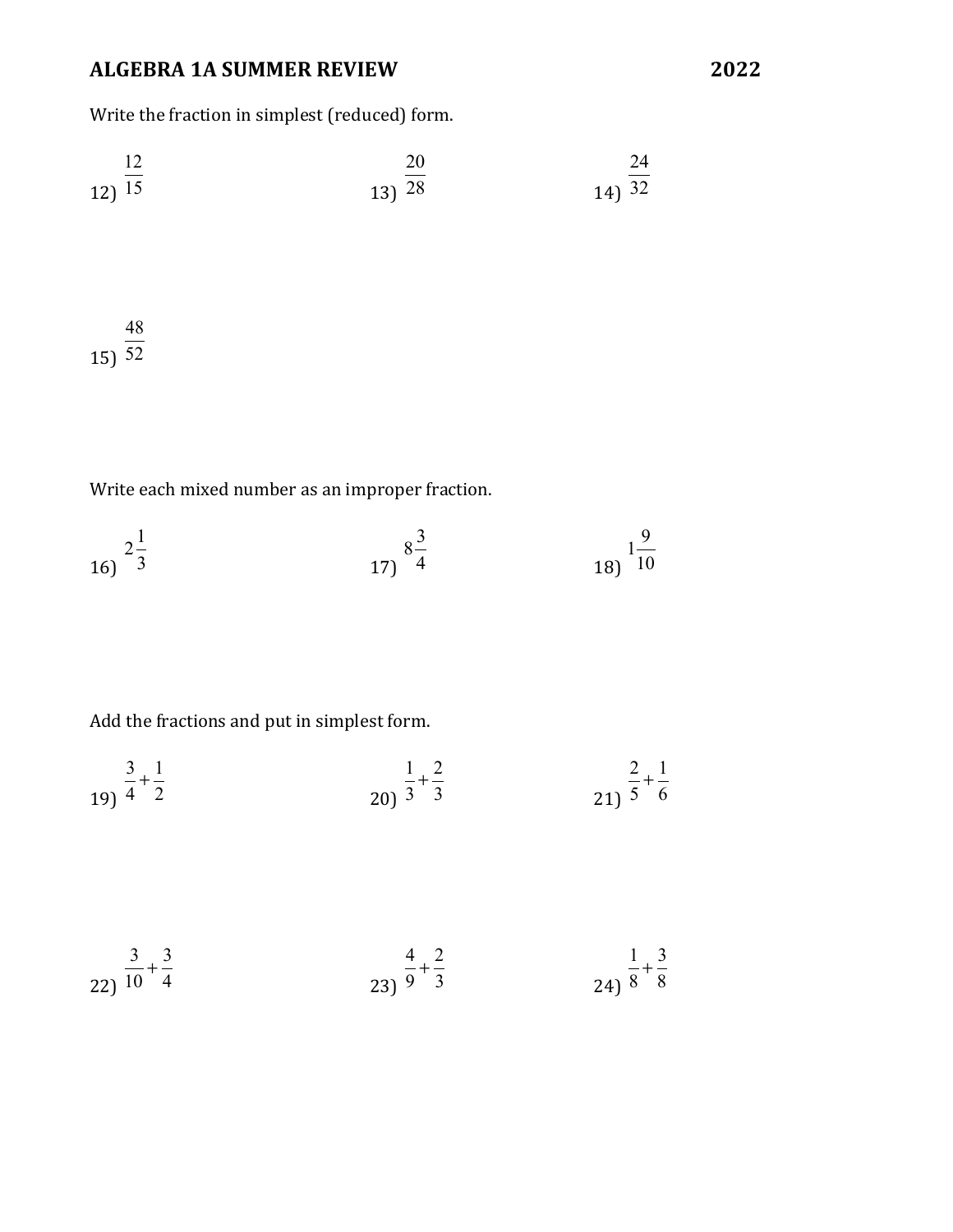# **ALGEBRA 1A SUMMER REVIEW 2022**

Subtract the fractions and put in simplest form.

$$
\frac{9}{25} - \frac{3}{10} \qquad \qquad \frac{2}{3} - \frac{1}{5} \qquad \qquad \frac{19}{27} - \frac{3}{20} - \frac{1}{4}
$$
  
28)  $\frac{13}{15} - \frac{1}{3} \qquad \qquad \frac{9}{29} - \frac{1}{8} \qquad \qquad \frac{9}{8} - \frac{1}{8} \qquad \qquad \frac{13}{30} - \frac{1}{8} - \frac{1}{4}$ 

Multiply the fractions and put in simplest form.

$$
\frac{2}{31} \cdot \frac{1}{3 \cdot 8} \qquad \frac{9}{10} \cdot \frac{20}{27} \qquad \frac{2}{33} \cdot \frac{3}{5} \cdot \frac{2}{4}
$$

Divide the fractions and put in simplest form.

$$
\frac{9}{34} \div \frac{3}{5}
$$
\n
$$
\frac{1}{25} \div \frac{3}{4}
$$
\n
$$
\frac{7}{8} \div \frac{7}{10}
$$

Use order of operations to simplify the expression.

$$
37) 6 + 10 \div 2 \cdot 8
$$

$$
39) \frac{15 - (10 + 12 \div 3)}{40} \frac{(11 - 36 \div 12) + (1 + 2 \cdot 2)}{40}
$$